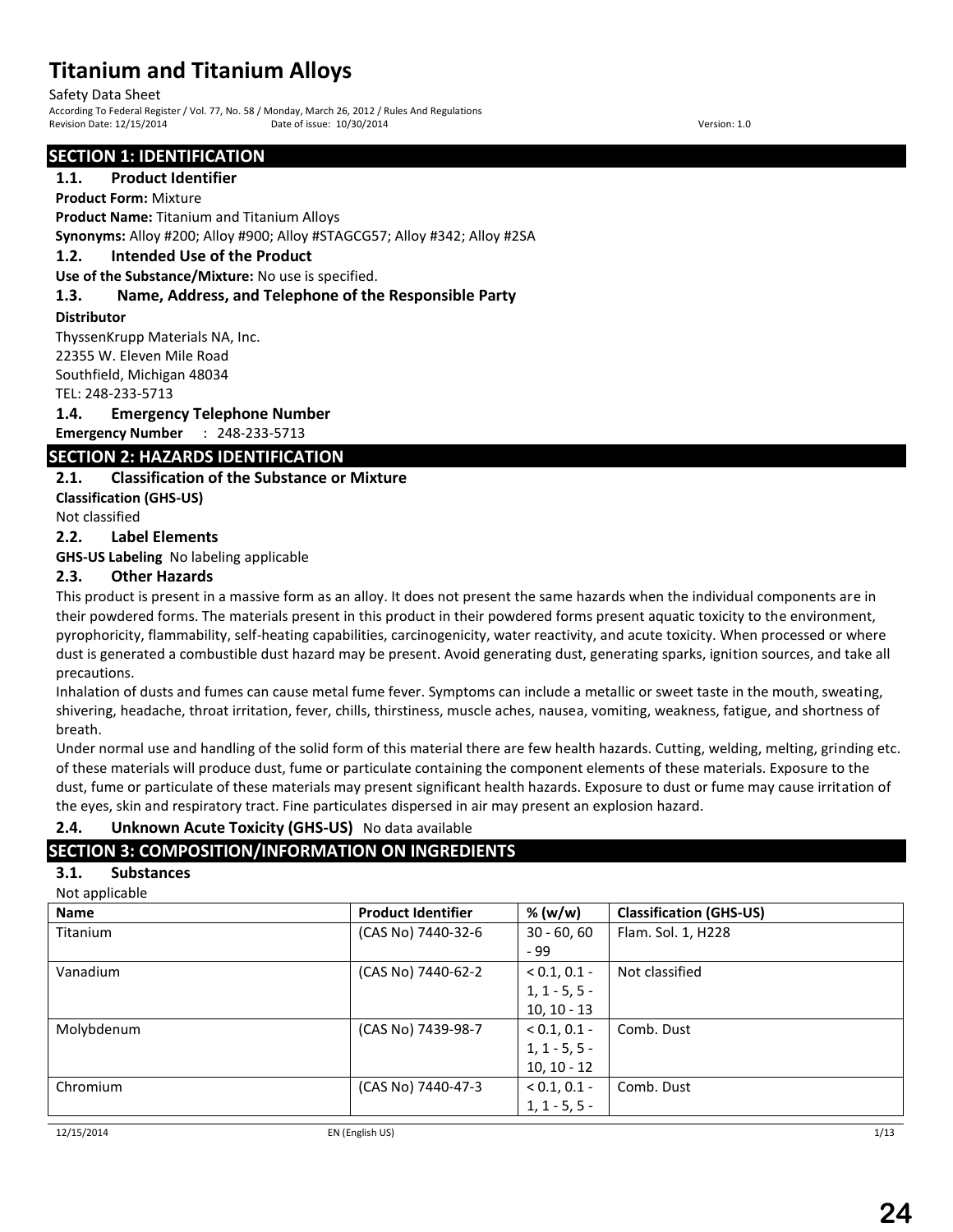Safety Data Sheet

According To Federal Register / Vol. 77, No. 58 / Monday, March 26, 2012 / Rules And Regulations

|           |                    | $10, 10 - 11$   |                         |
|-----------|--------------------|-----------------|-------------------------|
| Aluminum  | (CAS No) 7429-90-5 | $< 0.1, 0.1 -$  | Comb. Dust              |
|           |                    | $1, 1 - 5, 5 -$ | Flam. Sol. 1, H228      |
|           |                    | 8               | Water-react. 2, H261    |
| Zirconium | (CAS No) 7440-67-7 | $< 0.1, 0.1 -$  | Flam. Sol. 1, H228      |
|           |                    | $1, 1 - 5, 5 -$ |                         |
|           |                    | 6               |                         |
| Tin       | (CAS No) 7440-31-5 | $< 0.1, 0.1 -$  | Comb. Dust              |
|           |                    | $1, 1 - 5$      |                         |
| Iron      | (CAS No) 7439-89-6 | $< 0.1, 0.1 -$  | Not classified          |
|           |                    | $1, 1 - 2$      |                         |
| Niobium   | (CAS No) 7440-03-1 | $< 0.1, 0.1 -$  | Flam. Sol. 1, H228      |
|           |                    | $1, 1 - 2$      |                         |
| Tantalum  | (CAS No) 7440-25-7 | $< 0.1, 0.1 -$  | Flam. Sol. 1, H228      |
|           |                    | $\mathbf{1}$    |                         |
| Nickel    | (CAS No) 7440-02-0 | $< 0.1, 0.1 -$  | Skin Sens. 1, H317      |
|           |                    | 0.8             | Carc. 2, H351           |
|           |                    |                 | <b>STOT RE 1, H372</b>  |
|           |                    |                 | Aquatic Acute 1, H400   |
|           |                    |                 | Aquatic Chronic 3, H412 |

Full text of H-phrases: see section 16

## **SECTION 4: FIRST AID MEASURES**

#### **4.1. Description of First Aid Measures**

**General:** IF exposed or concerned: Get medical advice/attention. Never give anything by mouth to an unconscious person.

**Inhalation:** When symptoms occur: go into open air and ventilate suspected area. Keep at rest and in a position comfortable for breathing. Obtain medical attention if breathing difficulty persists.

**Skin Contact:** Cool skin rapidly with cold water after contact with molten product. Removal of solidified molten material from skin requires medical assistance. Remove contaminated clothing. Drench affected area with water for at least 15 minutes. Wash with plenty of soap and water. Wash contaminated clothing before reuse. Obtain medical attention if irritation persists.

**Eye Contact:** Removal of solidified molten material from the eyes requires medical assistance. Immediately rinse with water for a prolonged period (at least 15 minutes) while holding the eyelids wide open. Remove contact lenses, if present and easy to do. Continue rinsing. Obtain medical attention if irritation develops or persists.

**Ingestion:** Rinse mouth. Do NOT induce vomiting. Call a POISON CENTER/doctor/physician if you feel unwell.

#### **4.2. Most Important Symptoms and Effects Both Acute and Delayed**

**General:** Welding, cutting, or processing this material may release dust or fumes that are hazardous.

**Inhalation:** Inhalation of dusts and fumes can cause metal fume fever. Symptoms can include a metallic or sweet taste in the mouth, sweating, shivering, headache, throat irritation, fever, chills, thirstiness, muscle aches, nausea, vomiting, weakness, fatigue, and shortness of breath.

**Skin Contact:** May cause an allergic skin reaction. Dust from physical alteration of this product causes skin irritation. Causes severe skin burns. Contact with fumes or metal powder will irritate skin. Contact with hot, molten metal will cause thermal burns. Dust may cause irritation in skin folds or by contact in combination with tight clothing. Mechanical damage via flying particles and chipped slag is possible.

**Eye Contact:** Dust may cause mechanical irritation to eyes, nose, throat, and lungs.

**Ingestion:** Ingestion is likely to be harmful or have adverse effects.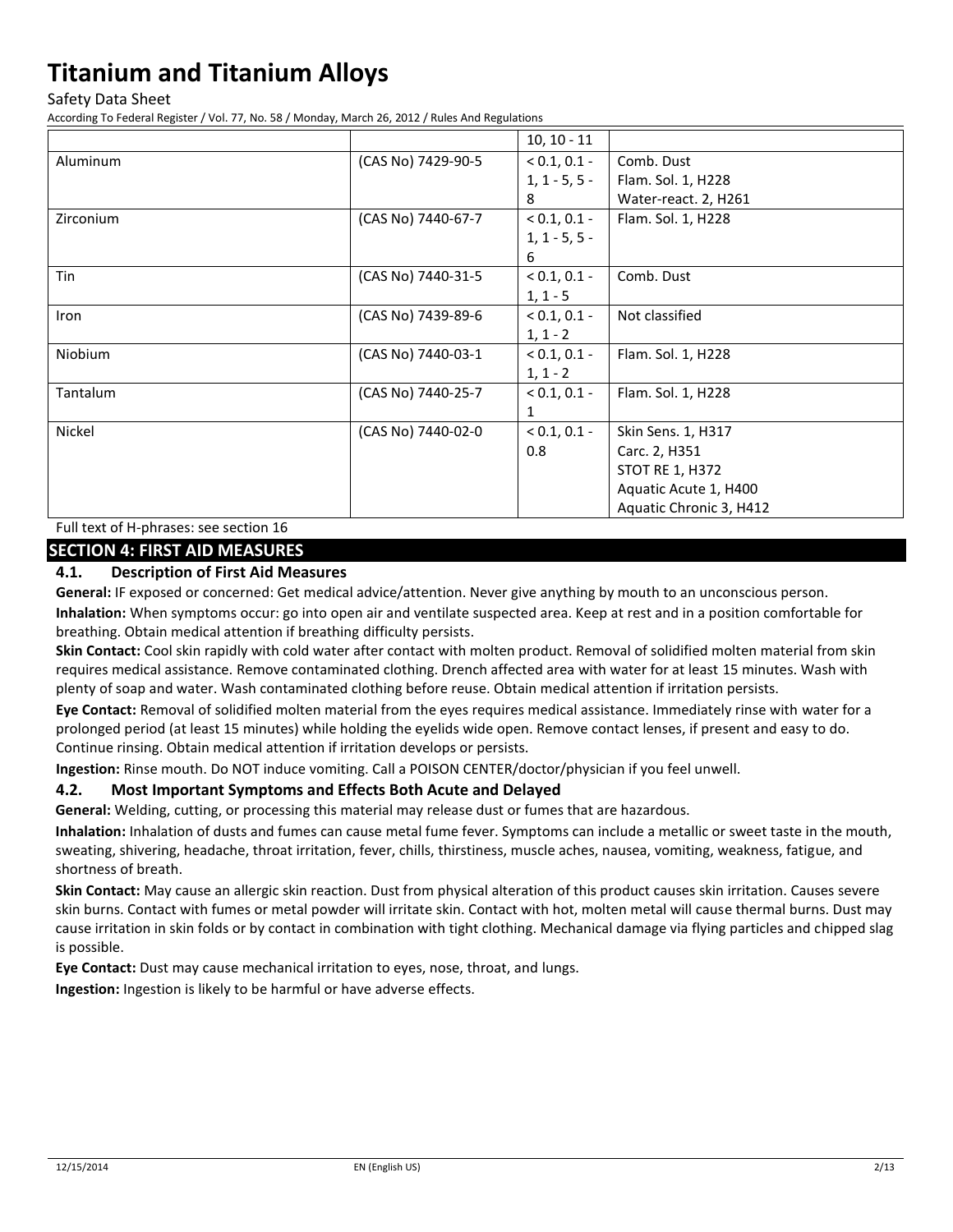Safety Data Sheet

According To Federal Register / Vol. 77, No. 58 / Monday, March 26, 2012 / Rules And Regulations

**Chronic Symptoms:** In massive form, no hazard exists. If physically altered to present slivers, ribbons, dusts or fumes from molten material: Aluminum: Inhalation of finely divided aluminum powder may cause pulmonary fibrosis. Inhalation of iron oxide fumes undergoing decomposition may cause irritation and flu-like symptoms, otherwise iron oxide is not hazardous. Inhalation of Nickel compounds has been shown in studies to provide an increased incidence of cancer of the nasal cavity, lung and possibly larynx in nickel refinery workers. Nickel: May cause a form of dermatitis known as nickel itch and intestinal irritation, which may cause disorders, convulsions and asphyxia. Chromium: Certain hexavalent chromium compounds have been demonstrated to be carcinogenic on the basis of epidemiological investigations on workers and experimental studies in animals. Increased incidences of respiratory cancer have been found in chromium (VI) workers.There is an increased incidence of lung cancer in industrial workers exposed to chromium (VI) compounds. Please refer to IARC volume 23 for a more detailed discussion. Tin: Has been shown to increase incidence of sarcoma in animal tests. Chronic exposure to tin dusts and fume may result in "stannosis", a mild form of pneumoconiosis.

## **4.3. Indication of Any Immediate Medical Attention and Special Treatment Needed**

If exposed or concerned, get medical advice and attention.

## **SECTION 5: FIRE-FIGHTING MEASURES**

### **5.1. Extinguishing Media**

**Suitable Extinguishing Media:** Use extinguishing media appropriate for surrounding fire. Dry sand; Class D Extinguishing Agent (for metal powder fires).

**Unsuitable Extinguishing Media:** Do not use a heavy water stream. Use of heavy stream of water may spread fire. Do not use water when molten material is involved, may react violently or explosively on contact with water.

### **5.2. Special Hazards Arising From the Substance or Mixture**

**Fire Hazard:** A non-combustible material, not considered flammable but will melt above 1671.1 °C (3039.98 °F).

**Explosion Hazard:** In molten state: reacts violently with water (moisture).

**Reactivity:** Hazardous reactions will not occur under normal conditions.

### **5.3. Advice for Firefighters**

**Precautionary Measures Fire:** Under fire conditions, hazardous fumes will be present.

**Firefighting Instructions:** Exercise caution when fighting any chemical fire.

**Protection During Firefighting:** Do not enter fire area without proper protective equipment, including respiratory protection. **Hazardous Combustion Products**: Oxides of tin. Oxides of nickel. Chromium oxides. Oxides of carbon. Oxides of aluminum.

Molybdenum oxides. Oxides of titanium.

### **Reference to Other Sections**

Refer to section 9 for flammability properties.

#### **SECTION 6: ACCIDENTAL RELEASE MEASURES**

#### **6.1. Personal Precautions, Protective Equipment and Emergency Procedures**

**General Measures:** Do not handle until all safety precautions have been read and understood. Do not breathe vapors from molten product.

#### **6.1.1. For Non-Emergency Personnel**

**Protective Equipment:** Use appropriate personal protection equipment (PPE).

**Emergency Procedures:** Evacuate unnecessary personnel.

#### **6.1.2. For Emergency Personnel**

**Protective Equipment:** Equip cleanup crew with proper protection.

#### **Emergency Procedures:** Ventilate area.

#### **6.2. Environmental Precautions**

Prevent entry to sewers and public waters.

#### **6.3. Methods and Material for Containment and Cleaning Up**

**For Containment:** Contain and collect as any solid.

**Methods for Cleaning Up:** Clear up spills immediately and dispose of waste safely. For particulates and dust: Avoid actions that cause dust to become airborne during clean-up such as dry sweeping or using compressed air. Use PPE described in Section 8. Vacuum must be fitted with HEPA filter to prevent release of particulates during clean-up.

#### **6.4. Reference to Other Sections**

See heading 8, Exposure Controls and Personal Protection. Concerning disposal elimination after cleaning, see item 13.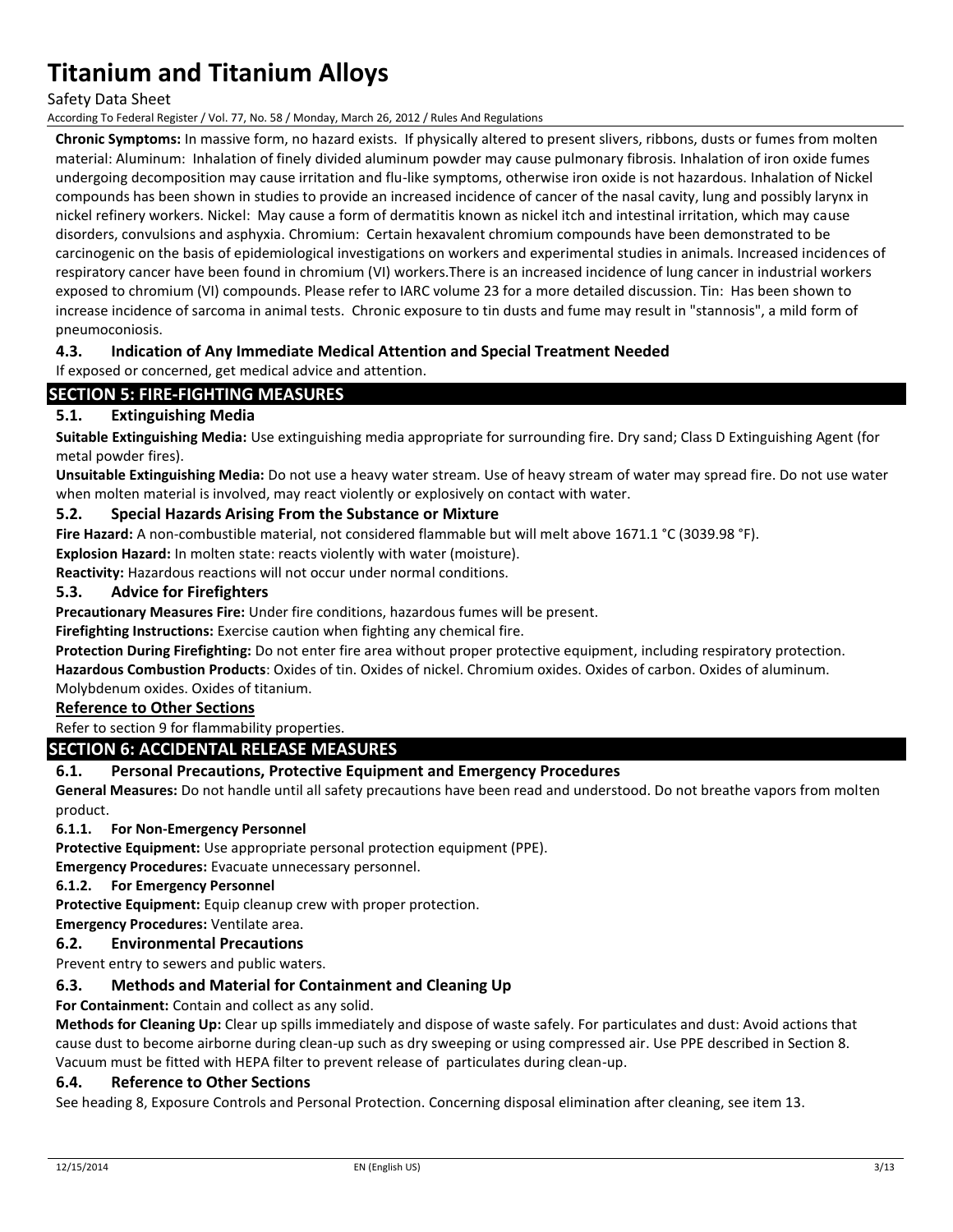Safety Data Sheet

According To Federal Register / Vol. 77, No. 58 / Monday, March 26, 2012 / Rules And Regulations

### **SECTION 7: HANDLING AND STORAGE**

## **7.1. Precautions for Safe Handling**

**Additional Hazards When Processed:** May generate flammable/explosive dusts or turnings when brushed, machined or ground. Use care during processing to minimize generation of dust. Where excessive dust may result, use approved respiratory protection equipment. Heating of product can release toxic or irritating fumes; ensure proper ventilation is employed, proper precautions are enforced, and applicable regulations are followed. Inhalation of fumes may cause metal fume fever.

**Hygiene Measures:** Handle in accordance with good industrial hygiene and safety procedures. Wash hands and other exposed areas with mild soap and water before eating, drinking, or smoking and again when leaving work. Do not eat, drink or smoke when using this product. Contaminated work clothing should not be allowed out of the workplace. Wash contaminated clothing before reuse.

## **7.2. Conditions for Safe Storage, Including Any Incompatibilities**

**Storage Conditions:** Store in a dry, cool and well-ventilated place.

**Incompatible Materials:** Strong acids, strong bases, strong oxidizers. Alkalis. Metal oxides. Water, humidity. Corrosive substances in contact with metals may produce flammable hydrogen gas.

## **7.3. Specific End Use(s)**

No use is specified.

## **SECTION 8: EXPOSURE CONTROLS/PERSONAL PROTECTION**

### **8.1. Control Parameters**

For substances listed in section 3 that are not listed here, there are no established Exposure limits from the manufacturer, supplier, importer, or the appropriate advisory agency including: ACGIH (TLV), NIOSH (REL), OSHA (PEL), Canadian provincial governments, or the Mexican government.

| Vanadium (7440-62-2)               |                                         |                                           |  |  |
|------------------------------------|-----------------------------------------|-------------------------------------------|--|--|
| <b>USA OSHA</b>                    | OSHA PEL (Ceiling) (mg/m <sup>3</sup> ) | 0.5 mg/m <sup>3</sup> (respirable dust)   |  |  |
|                                    |                                         | $0.1 \text{ mg/m}^3$ (fume)               |  |  |
| <b>USA NIOSH</b>                   | NIOSH REL (TWA) (mg/m <sup>3</sup> )    | $1$ mg/m <sup>3</sup>                     |  |  |
| <b>USA NIOSH</b>                   | NIOSH REL (STEL) (mg/m <sup>3</sup> )   | 3 mg/ $m3$                                |  |  |
| Molybdenum (7439-98-7)             |                                         |                                           |  |  |
| <b>USA ACGIH</b>                   | ACGIH TWA $(mg/m3)$                     | 10 mg/m <sup>3</sup> (inhalable fraction) |  |  |
|                                    |                                         | 3 mg/m <sup>3</sup> (respirable fraction) |  |  |
| <b>USA IDLH</b>                    | US IDLH $(mg/m3)$                       | 5000 mg/m <sup>3</sup>                    |  |  |
| Alberta                            | OEL TWA (mg/m <sup>3</sup> )            | 10 mg/m <sup>3</sup> (total)              |  |  |
| <b>British Columbia</b>            | OEL TWA (mg/m <sup>3</sup> )            | 3 mg/m <sup>3</sup> (respirable)          |  |  |
| Manitoba                           | OEL TWA (mg/m <sup>3</sup> )            | 10 mg/m <sup>3</sup> (inhalable fraction) |  |  |
| <b>Newfoundland &amp; Labrador</b> | OEL TWA (mg/m <sup>3</sup> )            | 10 mg/m <sup>3</sup> (inhalable fraction) |  |  |
| Nova Scotia                        | OEL TWA (mg/m <sup>3</sup> )            | 10 mg/m <sup>3</sup> (inhalable fraction) |  |  |
| <b>Ontario</b>                     | OEL TWA (mg/m <sup>3</sup> )            | 10 mg/m <sup>3</sup> (metal-inhalable)    |  |  |
| <b>Prince Edward Island</b>        | OEL TWA (mg/m <sup>3</sup> )            | 10 mg/m <sup>3</sup> (inhalable fraction) |  |  |
| Saskatchewan                       | OEL STEL (mg/m <sup>3</sup> )           | 20 mg/m <sup>3</sup> (inhalable fraction) |  |  |
| Saskatchewan                       | OEL TWA (mg/m <sup>3</sup> )            | 10 mg/m <sup>3</sup> (inhalable fraction) |  |  |
| Chromium (7440-47-3)               |                                         |                                           |  |  |
| <b>Mexico</b>                      | OEL TWA (mg/m <sup>3</sup> )            | $0.5$ mg/m <sup>3</sup>                   |  |  |
| <b>USA ACGIH</b>                   | ACGIH TWA (mg/m <sup>3</sup> )          | $0.5$ mg/m <sup>3</sup>                   |  |  |
| <b>USA OSHA</b>                    | OSHA PEL (TWA) (mg/m <sup>3</sup> )     | $1$ mg/m <sup>3</sup>                     |  |  |
| <b>USA NIOSH</b>                   | NIOSH REL (TWA) (mg/m <sup>3</sup> )    | $0.5$ mg/m <sup>3</sup>                   |  |  |
| <b>USA IDLH</b>                    | US IDLH $(mg/m3)$                       | 250 mg/m $3$                              |  |  |
| Alberta                            | OEL TWA (mg/m <sup>3</sup> )            | $0.5$ mg/m <sup>3</sup>                   |  |  |
| <b>British Columbia</b>            | OEL TWA (mg/m <sup>3</sup> )            | $0.5$ mg/m <sup>3</sup>                   |  |  |
| <b>Manitoba</b>                    | OEL TWA (mg/m <sup>3</sup> )            | $0.5$ mg/m <sup>3</sup>                   |  |  |
| <b>New Brunswick</b>               | OEL TWA (mg/m <sup>3</sup> )            | $0.5 \text{ mg/m}^3$                      |  |  |
| <b>Newfoundland &amp; Labrador</b> | OEL TWA (mg/m <sup>3</sup> )            | $0.5$ mg/m <sup>3</sup>                   |  |  |
| <b>Nova Scotia</b>                 | OEL TWA (mg/m <sup>3</sup> )            | $0.5$ mg/m <sup>3</sup>                   |  |  |
| <b>Nunavut</b>                     | OEL STEL (mg/m <sup>3</sup> )           | 1.5 mg/ $m3$                              |  |  |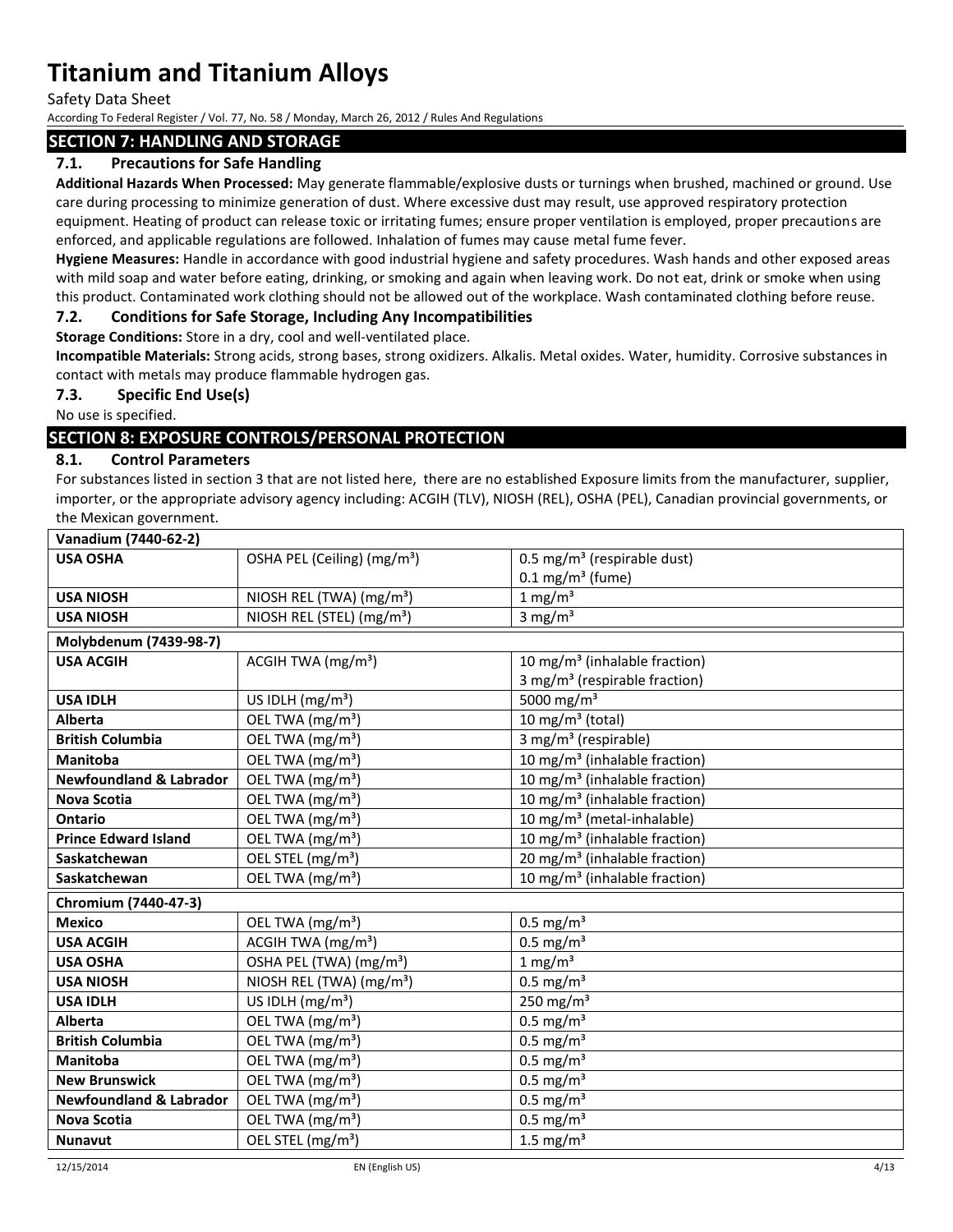Safety Data Sheet

According To Federal Register / Vol. 77, No. 58 / Monday, March 26, 2012 / Rules And Regulations

| <b>Nunavut</b>                            | OEL TWA (mg/m <sup>3</sup> )                                                  | $0.5 \text{ mg/m}^3$                        |
|-------------------------------------------|-------------------------------------------------------------------------------|---------------------------------------------|
| <b>Northwest Territories</b>              | OEL STEL (mg/m <sup>3</sup> )                                                 | 1.5 mg/ $m3$                                |
| <b>Northwest Territories</b>              | OEL TWA (mg/m <sup>3</sup> )                                                  | $0.5 \text{ mg/m}^3$                        |
| <b>Ontario</b>                            | OEL TWA (mg/m <sup>3</sup> )                                                  | $0.5 \text{ mg/m}^3$                        |
| <b>Prince Edward Island</b>               | OEL TWA (mg/m <sup>3</sup> )                                                  | $0.5$ mg/m <sup>3</sup>                     |
| Québec                                    | VEMP (mg/m <sup>3</sup> )                                                     | $0.5$ mg/m <sup>3</sup>                     |
| Saskatchewan                              | OEL STEL (mg/m <sup>3</sup> )                                                 | 1.5 mg/ $m3$                                |
| Saskatchewan                              | OEL TWA (mg/m <sup>3</sup> )                                                  | $0.5$ mg/m <sup>3</sup>                     |
| Yukon                                     | OEL STEL (mg/m <sup>3</sup> )                                                 | 3.0 mg/ $m3$                                |
| Yukon                                     | OEL TWA (mg/m <sup>3</sup> )                                                  | $0.1 \text{ mg/m}^3$                        |
| Aluminum (7429-90-5)                      |                                                                               |                                             |
| <b>Mexico</b>                             | OEL TWA (mg/m <sup>3</sup> )                                                  | 10 mg/m <sup>3</sup> (dust)                 |
| <b>USA ACGIH</b>                          | ACGIH TWA (mg/m <sup>3</sup> )                                                | 1 mg/m <sup>3</sup> (respirable fraction)   |
| <b>USA OSHA</b>                           | OSHA PEL (TWA) (mg/m <sup>3</sup> )                                           | 15 mg/m <sup>3</sup> (total dust)           |
|                                           |                                                                               | 5 mg/m <sup>3</sup> (respirable fraction)   |
| <b>USA NIOSH</b>                          | NIOSH REL (TWA) (mg/m <sup>3</sup> )                                          | 10 mg/m <sup>3</sup> (total dust)           |
|                                           |                                                                               | 5 mg/m <sup>3</sup> (respirable dust)       |
| Alberta                                   | OEL TWA (mg/m <sup>3</sup> )                                                  | 10 mg/m $3$ (dust)                          |
| <b>British Columbia</b>                   | OEL TWA (mg/m <sup>3</sup> )                                                  | 1.0 mg/m <sup>3</sup> (respirable)          |
| <b>Manitoba</b>                           | OEL TWA (mg/m <sup>3</sup> )                                                  | $1$ mg/m <sup>3</sup> (respirable fraction) |
| <b>New Brunswick</b>                      | OEL TWA (mg/m <sup>3</sup> )                                                  | 10 mg/m <sup>3</sup> (metal dust)           |
| <b>Newfoundland &amp; Labrador</b>        | OEL TWA (mg/m <sup>3</sup> )                                                  | 1 mg/m <sup>3</sup> (respirable fraction)   |
| <b>Nova Scotia</b>                        | OEL TWA (mg/m <sup>3</sup> )                                                  | 1 mg/m <sup>3</sup> (respirable fraction)   |
| Nunavut                                   | OEL STEL (mg/m <sup>3</sup> )                                                 | $20 \text{ mg/m}^3$                         |
| <b>Nunavut</b>                            | OEL TWA (mg/m <sup>3</sup> )                                                  | $10 \text{ mg/m}^3$                         |
| <b>Northwest Territories</b>              | OEL STEL (mg/m <sup>3</sup> )                                                 | $20 \text{ mg/m}^3$                         |
| <b>Northwest Territories</b>              | OEL TWA (mg/m <sup>3</sup> )                                                  | $10 \text{ mg/m}^3$                         |
| <b>Ontario</b>                            | OEL TWA (mg/m <sup>3</sup> )                                                  | $1$ mg/m <sup>3</sup> (respirable)          |
| <b>Prince Edward Island</b>               | OEL TWA (mg/m <sup>3</sup> )                                                  | 1 mg/m <sup>3</sup> (respirable fraction)   |
| Québec                                    | VEMP (mg/m <sup>3</sup> )                                                     | $10 \text{ mg/m}^3$                         |
| Saskatchewan                              | OEL STEL (mg/m <sup>3</sup> )                                                 | $20 \text{ mg/m}^3$ (dust)                  |
| Saskatchewan                              | OEL TWA (mg/m <sup>3</sup> )                                                  | 10 mg/m $3$ (dust)                          |
|                                           |                                                                               |                                             |
| Zirconium (7440-67-7)<br><b>USA ACGIH</b> |                                                                               |                                             |
| <b>USA ACGIH</b>                          | ACGIH TWA (mg/m <sup>3</sup> )                                                | 5 mg/ $m3$                                  |
|                                           | ACGIH STEL (mg/m <sup>3</sup> )                                               | $10 \text{ mg/m}^3$                         |
| <b>USA NIOSH</b><br><b>USA NIOSH</b>      | NIOSH REL (TWA) (mg/m <sup>3</sup> )<br>NIOSH REL (STEL) (mg/m <sup>3</sup> ) | 5 mg/ $m3$<br>$10 \text{ mg/m}^3$           |
| <b>USA IDLH</b>                           | US IDLH $(mg/m3)$                                                             | 50 mg/ $m3$                                 |
| Alberta                                   | OEL STEL (mg/m <sup>3</sup> )                                                 | $10 \text{ mg/m}^3$                         |
| Alberta                                   | OEL TWA (mg/m <sup>3</sup> )                                                  | 5 mg/ $m3$                                  |
| <b>British Columbia</b>                   | OEL STEL (mg/m <sup>3</sup> )                                                 | $10 \text{ mg/m}^3$                         |
| <b>British Columbia</b>                   | OEL TWA (mg/m <sup>3</sup> )                                                  | 5 mg/ $m3$                                  |
| Manitoba                                  | OEL STEL (mg/m <sup>3</sup> )                                                 | $10 \text{ mg/m}^3$                         |
| Manitoba                                  | OEL TWA (mg/m <sup>3</sup> )                                                  | 5 mg/ $m3$                                  |
| <b>New Brunswick</b>                      | OEL STEL (mg/m <sup>3</sup> )                                                 | $10 \text{ mg/m}^3$                         |
| <b>New Brunswick</b>                      | OEL TWA (mg/m <sup>3</sup> )                                                  | 5 mg/ $m3$                                  |
| <b>Newfoundland &amp; Labrador</b>        | OEL STEL (mg/m <sup>3</sup> )                                                 | $10 \text{ mg/m}^3$                         |
| <b>Newfoundland &amp; Labrador</b>        | OEL TWA (mg/m <sup>3</sup> )                                                  | 5 mg/ $m3$                                  |
|                                           | OEL STEL (mg/m <sup>3</sup> )                                                 | $10 \text{ mg/m}^3$                         |
| Nova Scotia<br><b>Nova Scotia</b>         | OEL TWA (mg/m <sup>3</sup> )                                                  | 5 mg/ $m3$                                  |
|                                           | OEL STEL (mg/m <sup>3</sup> )                                                 | $10 \text{ mg/m}^3$                         |
| Ontario                                   |                                                                               |                                             |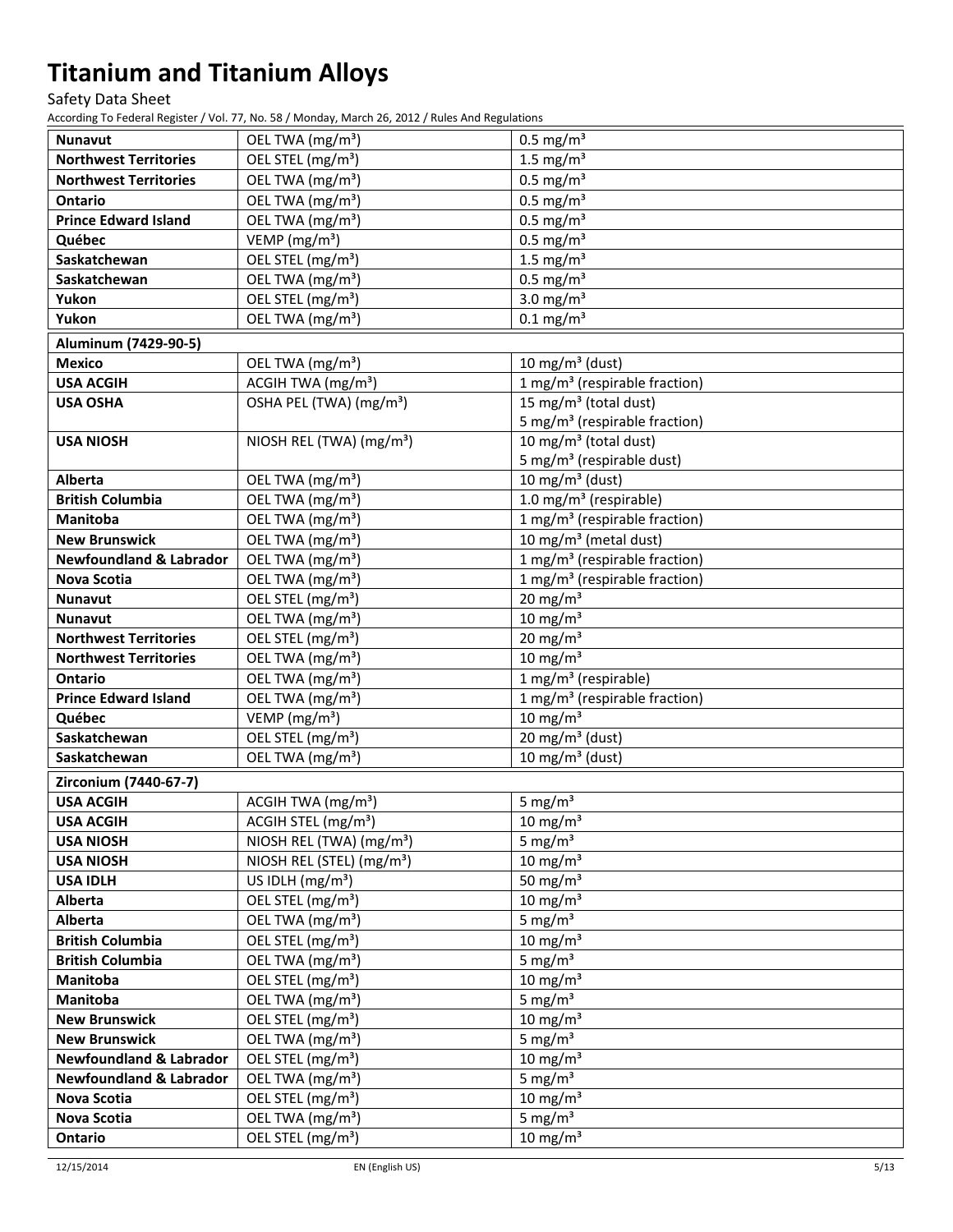Safety Data Sheet

According To Federal Register / Vol. 77, No. 58 / Monday, March 26, 2012 / Rules And Regulations

| <b>Ontario</b>                     | OEL TWA (mg/m <sup>3</sup> )          | 5 mg/ $m3$                                 |
|------------------------------------|---------------------------------------|--------------------------------------------|
| <b>Prince Edward Island</b>        | OEL STEL (mg/m <sup>3</sup> )         | $10 \text{ mg/m}^3$                        |
| <b>Prince Edward Island</b>        | OEL TWA (mg/m <sup>3</sup> )          | 5 mg/ $m3$                                 |
| Québec                             | VECD (mg/m <sup>3</sup> )             | $10 \text{ mg/m}^3$                        |
| Québec                             | VEMP (mg/m <sup>3</sup> )             | 5 mg/ $m3$                                 |
| Saskatchewan                       | OEL STEL (mg/m <sup>3</sup> )         | $10 \text{ mg/m}^3$                        |
| Saskatchewan                       | OEL TWA (mg/m <sup>3</sup> )          | 5 mg/ $m3$                                 |
|                                    |                                       |                                            |
| Tin (7440-31-5)                    |                                       |                                            |
| <b>Mexico</b>                      | OEL TWA (mg/m <sup>3</sup> )          | 2 mg/m <sup>3</sup>                        |
| <b>Mexico</b>                      | OEL STEL (mg/m <sup>3</sup> )         | 4 mg/ $m3$                                 |
| <b>USA ACGIH</b>                   | ACGIH TWA (mg/m <sup>3</sup> )        | 2 mg/ $m3$                                 |
| <b>USA NIOSH</b>                   | NIOSH REL (TWA) (mg/m <sup>3</sup> )  | 2 mg/ $m3$                                 |
| <b>USA IDLH</b>                    | US IDLH $(mg/m3)$                     | 100 mg/m $3$                               |
| <b>Alberta</b>                     | OEL TWA (mg/m <sup>3</sup> )          | $2$ mg/m <sup>3</sup>                      |
| <b>British Columbia</b>            | OEL TWA (mg/m <sup>3</sup> )          | 2 mg/ $m3$                                 |
| Manitoba                           | OEL TWA (mg/m <sup>3</sup> )          | 2 mg/ $m3$                                 |
| <b>New Brunswick</b>               | OEL TWA (mg/m <sup>3</sup> )          | $2 \text{ mg/m}^3$                         |
| <b>Newfoundland &amp; Labrador</b> | OEL TWA (mg/m <sup>3</sup> )          | 2 mg/ $\overline{m^3}$                     |
| <b>Nova Scotia</b>                 | OEL TWA (mg/m <sup>3</sup> )          | 2 mg/ $m3$                                 |
| <b>Ontario</b>                     | OEL TWA (mg/m <sup>3</sup> )          | $2$ mg/m <sup>3</sup>                      |
| <b>Prince Edward Island</b>        | OEL TWA (mg/m <sup>3</sup> )          | 2 mg/ $m3$                                 |
| Québec                             | VEMP ( $mg/m3$ )                      | $2$ mg/m <sup>3</sup>                      |
| Saskatchewan                       | OEL STEL (mg/m <sup>3</sup> )         | 4 mg/ $m3$                                 |
| Saskatchewan                       | OEL TWA (mg/m <sup>3</sup> )          | $2 \text{ mg/m}^3$                         |
| Tantalum (7440-25-7)               |                                       |                                            |
| <b>Mexico</b>                      | OEL TWA (mg/m <sup>3</sup> )          | 5 mg/ $m3$                                 |
| <b>Mexico</b>                      | OEL STEL (mg/m <sup>3</sup> )         | $10 \text{ mg/m}^3$                        |
| <b>USA OSHA</b>                    | OSHA PEL (TWA) (mg/m <sup>3</sup> )   | 5 mg/ $m3$                                 |
| <b>USA NIOSH</b>                   | NIOSH REL (TWA) (mg/m <sup>3</sup> )  | 5 mg/m <sup>3</sup> (dust)                 |
| <b>USA NIOSH</b>                   | NIOSH REL (STEL) (mg/m <sup>3</sup> ) | 10 mg/m $3$ (dust)                         |
| <b>USA IDLH</b>                    | US IDLH $(mg/m3)$                     | 2500 mg/m <sup>3</sup> (dust)              |
| Alberta                            | OEL TWA (mg/m <sup>3</sup> )          | 5 mg/m <sup>3</sup> (dust)                 |
| <b>British Columbia</b>            | OEL TWA (mg/m <sup>3</sup> )          | 5 mg/ $m3$                                 |
| <b>New Brunswick</b>               | OEL TWA (mg/m <sup>3</sup> )          | 5 mg/m <sup>3</sup> (dust)                 |
| <b>Nunavut</b>                     | OEL STEL (mg/m <sup>3</sup> )         | $10 \text{ mg/m}^3$                        |
| <b>Nunavut</b>                     | OEL TWA (mg/m <sup>3</sup> )          | 5 mg/ $m3$                                 |
| <b>Northwest Territories</b>       | OEL STEL (mg/m <sup>3</sup> )         | $10 \text{ mg/m}^3$                        |
| <b>Northwest Territories</b>       | OEL TWA (mg/m <sup>3</sup> )          | 5 mg/ $m3$                                 |
| Québec                             | VEMP (mg/m <sup>3</sup> )             | 5 mg/m <sup>3</sup> (dust)                 |
| Saskatchewan                       | OEL STEL (mg/m <sup>3</sup> )         | 10 mg/m $3$                                |
| Saskatchewan                       | OEL TWA (mg/m <sup>3</sup> )          | 5 mg/ $m3$                                 |
| Yukon                              | OEL STEL (mg/m <sup>3</sup> )         | $10 \text{ mg/m}^3$                        |
| Yukon                              | OEL TWA (mg/m <sup>3</sup> )          | 5 mg/ $m3$                                 |
| Nickel (7440-02-0)                 |                                       |                                            |
| <b>Mexico</b>                      | OEL TWA (mg/m <sup>3</sup> )          | 1 mg/ $m3$                                 |
| <b>USA ACGIH</b>                   | ACGIH TWA $(mg/m3)$                   | 1.5 mg/m <sup>3</sup> (inhalable fraction) |
| <b>USA OSHA</b>                    | OSHA PEL (TWA) (mg/m <sup>3</sup> )   | $1 \text{ mg/m}^3$                         |
| <b>USA NIOSH</b>                   | NIOSH REL (TWA) (mg/m <sup>3</sup> )  | $0.015$ mg/m <sup>3</sup>                  |
| <b>USA IDLH</b>                    | US IDLH $(mg/m3)$                     | $10 \text{ mg/m}^3$                        |
| <b>Alberta</b>                     | OEL TWA (mg/m <sup>3</sup> )          | 1.5 mg/ $m3$                               |
| <b>British Columbia</b>            | OEL TWA (mg/m <sup>3</sup> )          | $0.05$ mg/m <sup>3</sup>                   |
|                                    |                                       |                                            |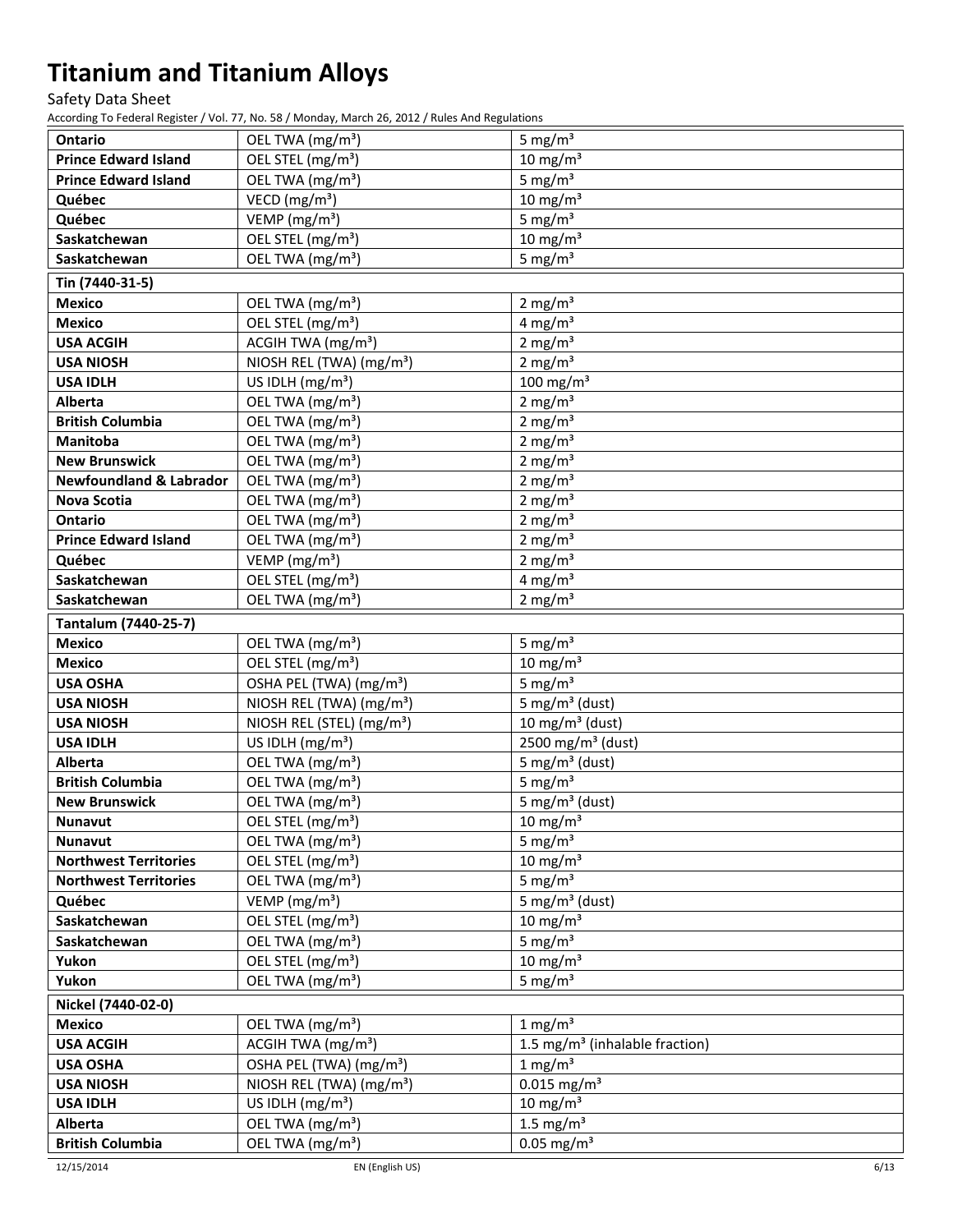#### Safety Data Sheet

According To Federal Register / Vol. 77, No. 58 / Monday, March 26, 2012 / Rules And Regulations

| <b>Manitoba</b>                    | OEL TWA (mg/m <sup>3</sup> )  | 1.5 mg/m <sup>3</sup> (inhalable fraction) |
|------------------------------------|-------------------------------|--------------------------------------------|
| <b>New Brunswick</b>               | OEL TWA (mg/m <sup>3</sup> )  | 1 mg/m <sup>3</sup>                        |
| <b>Newfoundland &amp; Labrador</b> | OEL TWA (mg/m <sup>3</sup> )  | 1.5 mg/m <sup>3</sup> (inhalable fraction) |
| Nova Scotia                        | OEL TWA (mg/m <sup>3</sup> )  | 1.5 mg/m <sup>3</sup> (inhalable fraction) |
| <b>Nunavut</b>                     | OEL STEL (mg/m <sup>3</sup> ) | 2 mg/m <sup>3</sup>                        |
| <b>Nunavut</b>                     | OEL TWA (mg/m <sup>3</sup> )  | $1 \text{ mg/m}^3$                         |
| <b>Northwest Territories</b>       | OEL STEL (mg/m <sup>3</sup> ) | 2 mg/ $m3$                                 |
| <b>Northwest Territories</b>       | OEL TWA (mg/m <sup>3</sup> )  | 1 mg/m <sup>3</sup>                        |
| Ontario                            | OEL TWA (mg/m <sup>3</sup> )  | $1 mg/m3$ (inhalable)                      |
| <b>Prince Edward Island</b>        | OEL TWA $(mg/m3)$             | 1.5 mg/m <sup>3</sup> (inhalable fraction) |
| Québec                             | VEMP ( $mg/m3$ )              | $1 \text{ mg/m}^3$                         |
| Saskatchewan                       | OEL STEL (mg/m <sup>3</sup> ) | 3 mg/m <sup>3</sup> (inhalable fraction)   |
| Saskatchewan                       | OEL TWA (mg/m <sup>3</sup> )  | 1.5 mg/m <sup>3</sup> (inhalable fraction) |
| Yukon                              | OEL STEL (mg/m <sup>3</sup> ) | 3 mg/ $m3$                                 |
| Yukon                              | OEL TWA (mg/m <sup>3</sup> )  | $1 \text{ mg/m}^3$                         |

### **8.2. Exposure Controls**

**Appropriate Engineering Controls:** Use local exhaust or general dilution ventilation or other suppression methods to maintain dust levels below exposure limits. Power equipment should be equipped with proper dust collection devices. Ensure all national/local regulations are observed.

**Personal Protective Equipment:** Protective clothing. Gloves. Safety glasses. Dust formation: dust mask. Insufficient ventilation: wear respiratory protection.



**Materials for Protective Clothing:** Chemically resistant materials and fabrics. With molten material wear thermally protective clothing.

**Hand Protection:** Wear chemically resistant protective gloves. If material is hot, wear thermally resistant protective gloves.

**Eye Protection:** Chemical goggles or safety glasses.

**Skin and Body Protection:** Wear suitable protective clothing. Wash contaminated clothing before reuse.

**Respiratory Protection:** Use a NIOSH-approved respirator or self-contained breathing apparatus whenever exposure may exceed established Occupational Exposure Limits.

## **SECTION 9: PHYSICAL AND CHEMICAL PROPERTIES**

| <b>Information on Basic Physical and Chemical Properties</b><br>9.1. |                                                             |  |
|----------------------------------------------------------------------|-------------------------------------------------------------|--|
| <b>Physical State</b>                                                | Solid                                                       |  |
| Appearance                                                           | <b>Metallic</b>                                             |  |
| Odor                                                                 | Odorless<br>٠                                               |  |
| <b>Odor Threshold</b>                                                | Not available                                               |  |
| рH                                                                   | Not available<br>٠                                          |  |
| <b>Evaporation Rate</b>                                              | Not available<br>٠                                          |  |
| <b>Melting Point</b>                                                 | 1537.8 - 1671.1 °C (2800.04 - 3039.98 °F)<br>$\ddot{\cdot}$ |  |
| <b>Freezing Point</b>                                                | Not available<br>٠                                          |  |
| <b>Boiling Point</b>                                                 | Not available<br>٠                                          |  |
| <b>Flash Point</b>                                                   | Not applicable<br>٠                                         |  |
| <b>Auto-ignition Temperature</b>                                     | Not available<br>٠                                          |  |
| <b>Decomposition Temperature</b>                                     | Not available<br>٠                                          |  |
| Flammability (solid, gas)                                            | Not available<br>٠                                          |  |
| <b>Lower Flammable Limit</b>                                         | Not available<br>٠                                          |  |
| Upper Flammable Limit                                                | Not available<br>٠                                          |  |
| <b>Vapor Pressure</b>                                                | Not available                                               |  |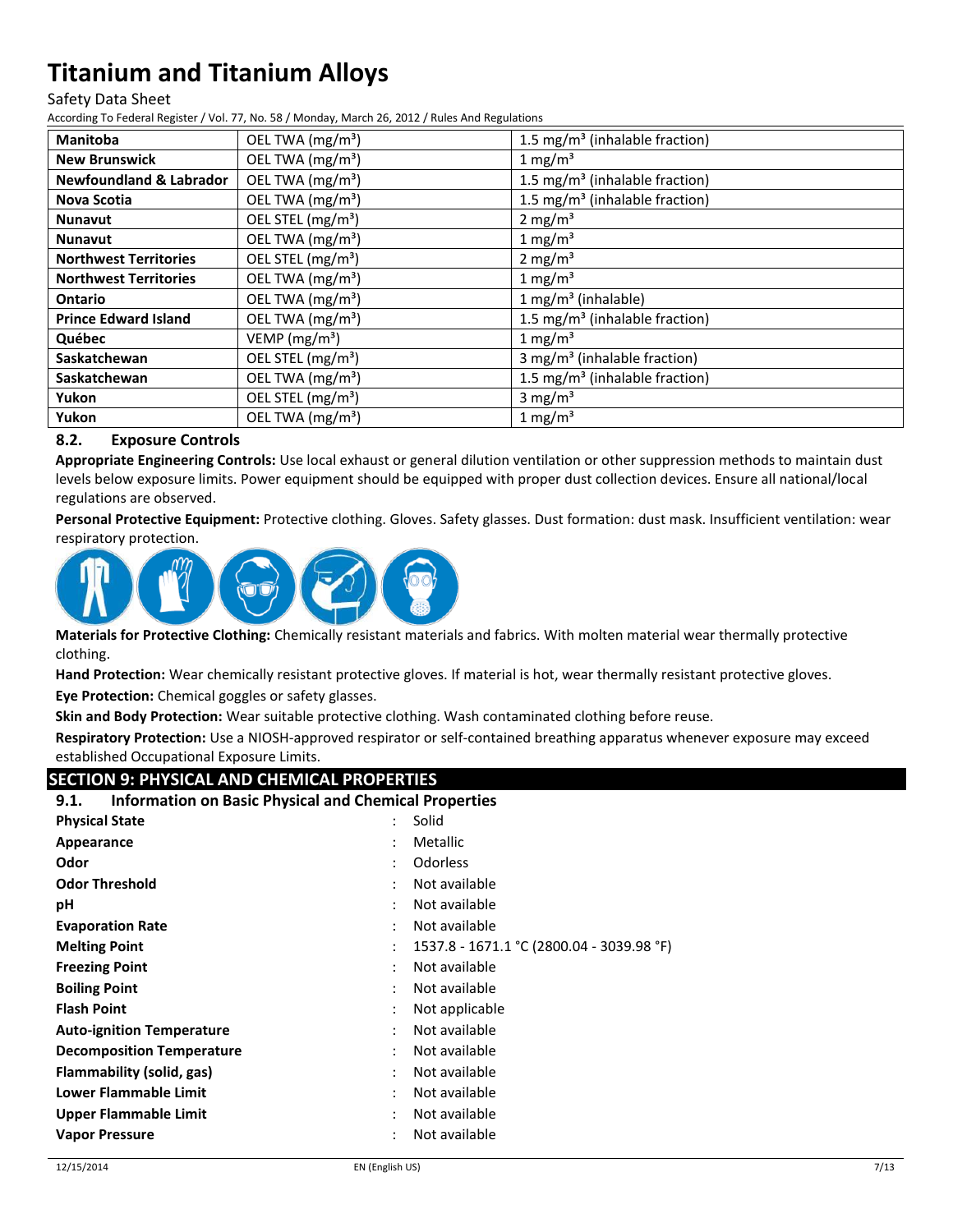Safety Data Sheet

According To Federal Register / Vol. 77, No. 58 / Monday, March 26, 2012 / Rules And Regulations

| <b>Relative Vapor Density at 20 °C</b>                   | Not available                                                         |
|----------------------------------------------------------|-----------------------------------------------------------------------|
| <b>Relative Density</b>                                  | Not available                                                         |
| <b>Specific Gravity</b>                                  | -4.5                                                                  |
| Solubility                                               | Insoluble in water                                                    |
| <b>Partition Coefficient: N-octanol/water</b>            | Not available                                                         |
| <b>Viscosity</b>                                         | Not available                                                         |
| <b>Explosion Data - Sensitivity to Mechanical Impact</b> | Not expected to present an explosion hazard due to mechanical impact. |
| <b>Explosion Data - Sensitivity to Static Discharge</b>  | Not expected to present an explosion hazard due to static discharge.  |

## **SECTION 10: STABILITY AND REACTIVITY**

**10.1. Reactivity:** Hazardous reactions will not occur under normal conditions.

**10.2. Chemical Stability:** Stable under recommended handling and storage conditions (see section 7).

**10.3. Possibility of Hazardous Reactions:** Hazardous polymerization will not occur.

**10.4. Conditions to Avoid:** Avoid creating or spreading dust. Sparks, heat, open flame and other sources of ignition.

**10.5. Incompatible Materials:** When molten: water. Strong acids, strong bases, strong oxidizers. Alkalis. Metal oxides. Moisture. Corrosive substances in contact with metals may produce flammable hydrogen gas.

**10.6. Hazardous Decomposition Products:** Inhalation of fumes may cause metal fume fever. Oxides of iron and carbon. Organic acid vapors. Chromium (VI) compounds. Oxides of titanium.

## **SECTION 11: TOXICOLOGICAL INFORMATION**

#### **11.1. Information on Toxicological Effects - Product**

**Acute Toxicity:** Not classified

**LD50 and LC50 Data:** Not available

**Skin Corrosion/Irritation:** Not classified

**Serious Eye Damage/Irritation:** Not classified

**Respiratory or Skin Sensitization:** Not classified.

**Germ Cell Mutagenicity:** Not classified

**Teratogenicity:** Not classified

**Carcinogenicity:** Not classified.

**Specific Target Organ Toxicity (Repeated Exposure):** Not classified

**Reproductive Toxicity:** Not classified

**Specific Target Organ Toxicity (Single Exposure):** Not classified

**Aspiration Hazard:** Not classified

**Symptoms/Injuries After Inhalation:** Inhalation of dusts and fumes can cause metal fume fever. Symptoms can include a metallic or sweet taste in the mouth, sweating, shivering, headache, throat irritation, fever, chills, thirstiness, muscle aches, nausea, vomiting, weakness, fatigue, and shortness of breath.

**Symptoms/Injuries After Skin Contact:** May cause an allergic skin reaction. Dust from physical alteration of this product causes skin irritation. Causes severe skin burns. Contact with fumes or metal powder will irritate skin. Contact with hot, molten metal will cause thermal burns. Dust may cause irritation in skin folds or by contact in combination with tight clothing. Mechanical damage via flying particles and chipped slag is possible.

**Symptoms/Injuries After Eye Contact:** Dust may cause mechanical irritation to eyes, nose, throat, and lungs.

**Symptoms/Injuries After Ingestion:** Ingestion is likely to be harmful or have adverse effects.

**Chronic Symptoms:** In massive form, no hazard exists. If physically altered to present slivers, ribbons, dusts or fumes from molten material: Aluminum: Inhalation of finely divided aluminum powder may cause pulmonary fibrosis. Inhalation of iron oxide fumes undergoing decomposition may cause irritation and flu-like symptoms, otherwise iron oxide is not hazardous. . Inhalation of Nickel compounds has been shown in studies to provide an increased incidence of cancer of the nasal cavity, lung and possibly larynx in nickel refinery workers. Nickel: May cause a form of dermatitis known as nickel itch and intestinal irritation, which may cause disorders, convulsions and asphyxia. Chromium: Certain hexavalent chromium compounds have been demonstrated to be carcinogenic on the basis of epidemiological investigations on workers and experimental studies in animals. Increased incidences of respiratory cancer have been found in chromium (VI) workers.There is an increased incidence of lung cancer in industrial workers exposed to chromium (VI) compounds. Please refer to IARC volume 23 for a more detailed discussion. Tin: Has been shown to increase incidence of sarcoma in animal tests. Chronic exposure to tin dusts and fume may result in "stannosis", a mild form of pneumoconiosis.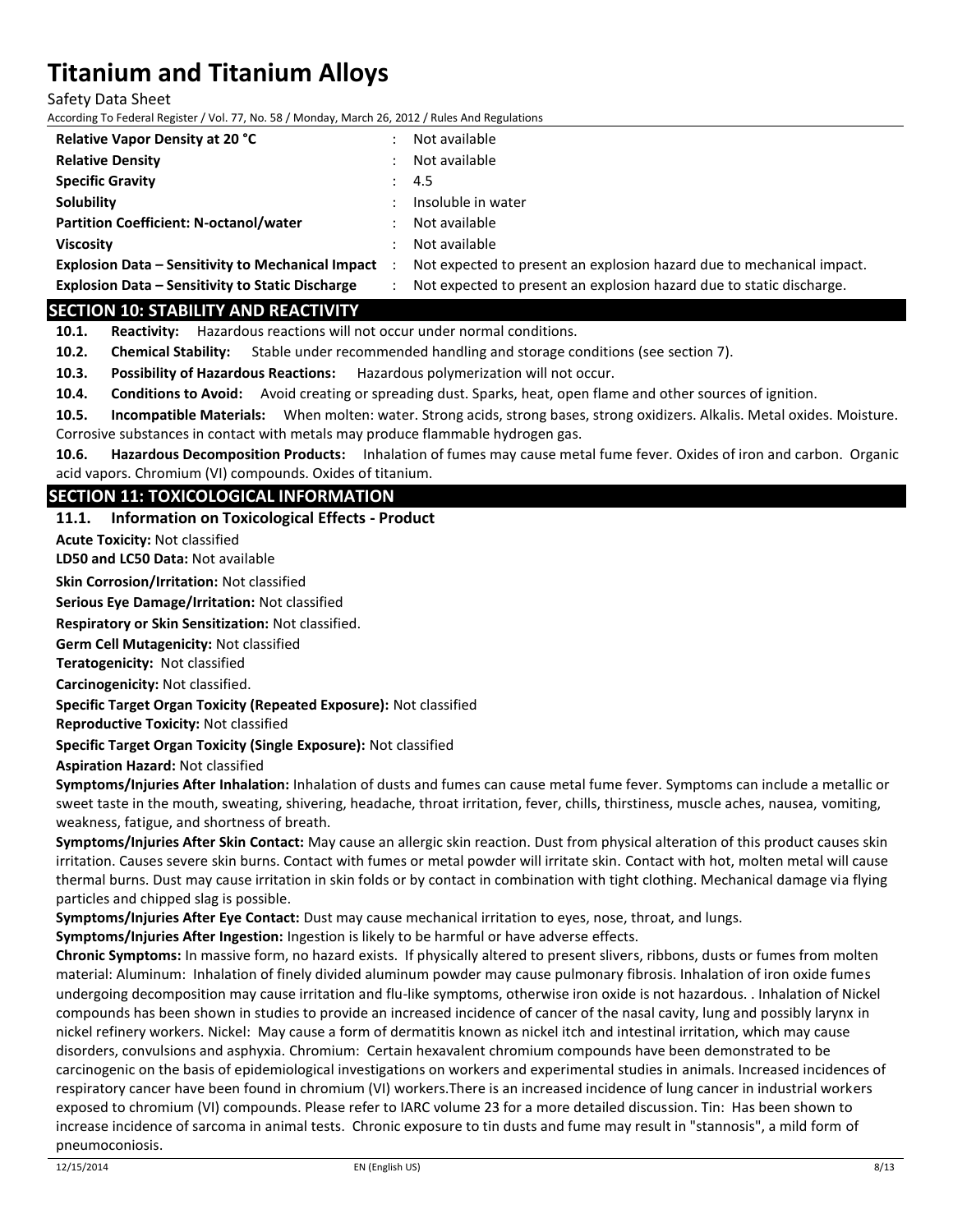Safety Data Sheet

According To Federal Register / Vol. 77, No. 58 / Monday, March 26, 2012 / Rules And Regulations

#### **11.2. Information on Toxicological Effects - Ingredient(s)**

#### **LD50 and LC50 Data:**

| Molybdenum (7439-98-7)                        |                                                |
|-----------------------------------------------|------------------------------------------------|
| LD50 Oral Rat                                 | > 2000 mg/kg                                   |
| <b>LD50 Dermal Rat</b>                        | > 2000 mg/kg                                   |
| Chromium (7440-47-3)                          |                                                |
| LD50 Oral Rat                                 | > 5000 mg/kg                                   |
| Tin (7440-31-5)                               |                                                |
| LD50 Oral Rat                                 | 700 mg/kg                                      |
| Niobium (7440-03-1)                           |                                                |
| LD50 Oral Rat                                 | $> 10$ g/kg                                    |
| Nickel (7440-02-0)                            |                                                |
| LD50 Oral Rat                                 | > 9000 mg/kg                                   |
| Chromium (7440-47-3)                          |                                                |
| <b>IARC Group</b>                             | 3                                              |
| Nickel (7440-02-0)                            |                                                |
| <b>IARC Group</b>                             | 2B                                             |
| <b>National Toxicity Program (NTP) Status</b> | Reasonably anticipated to be Human Carcinogen. |
| <b>SECTION 12: ECOLOGICAL INFORMATION</b>     |                                                |

**12.1. Toxicity** No additional information available

| Nickel (7440-02-0)                    |                                                                                            |
|---------------------------------------|--------------------------------------------------------------------------------------------|
| LC50 Fish 1                           | 100 mg/l (Exposure time: 96 h - Species: Brachydanio rerio)                                |
| EC50 Daphnia 1                        | 13 (13 - 200) µg/l (Exposure time: 48h - Species: Ceriodaphnia dubia [static])             |
| <b>LC 50 Fish 2</b>                   | 1.3 mg/l (Exposure time: 96 h - Species: Cyprinus carpio [semi-static])                    |
| <b>EC50 Daphnia 2</b>                 | 1 mg/l (Exposure time: 48 h - Species: Daphnia magna [Static])                             |
| <b>EC50 Other Aquatic Organisms 2</b> | 0.174 (0.174 - 0.311) mg/l (Exposure time: 96 h - Species: Pseudokirchneriella subcapitata |
|                                       | [static])                                                                                  |

#### **Persistence and Degradability**

| <b>Titanium and Titanium Alloys</b>       |                  |
|-------------------------------------------|------------------|
| <b>Persistence and Degradability</b>      | Not established. |
| <b>Bioaccumulative Potential</b><br>12.3. |                  |
| <b>Titanium and Titanium Alloys</b>       |                  |
| <b>Bioaccumulative Potential</b>          | Not established. |
| <b>Mobility in Soil</b><br>12.4.          | Not available    |

#### **12.5. Other Adverse Effects**

**Other Information:** Avoid release to the environment.

## **SECTION 13: DISPOSAL CONSIDERATIONS**

## **13.1. Waste treatment methods**

**Waste Treatment Methods:** Recycle product or dispose properly.

**Waste Disposal Recommendations:** Dispose of waste material in accordance with all local, regional, national, and international regulations.

## **SECTION 14: TRANSPORT INFORMATION**

| 14.1. | In Accordance with DOT  | Not regulated for transport |
|-------|-------------------------|-----------------------------|
| 14.2. | In Accordance with IMDG | Not regulated for transport |
| 14.3. | In Accordance with IATA | Not regulated for transport |
| 14.4. | In Accordance with TDG  | Not regulated for transport |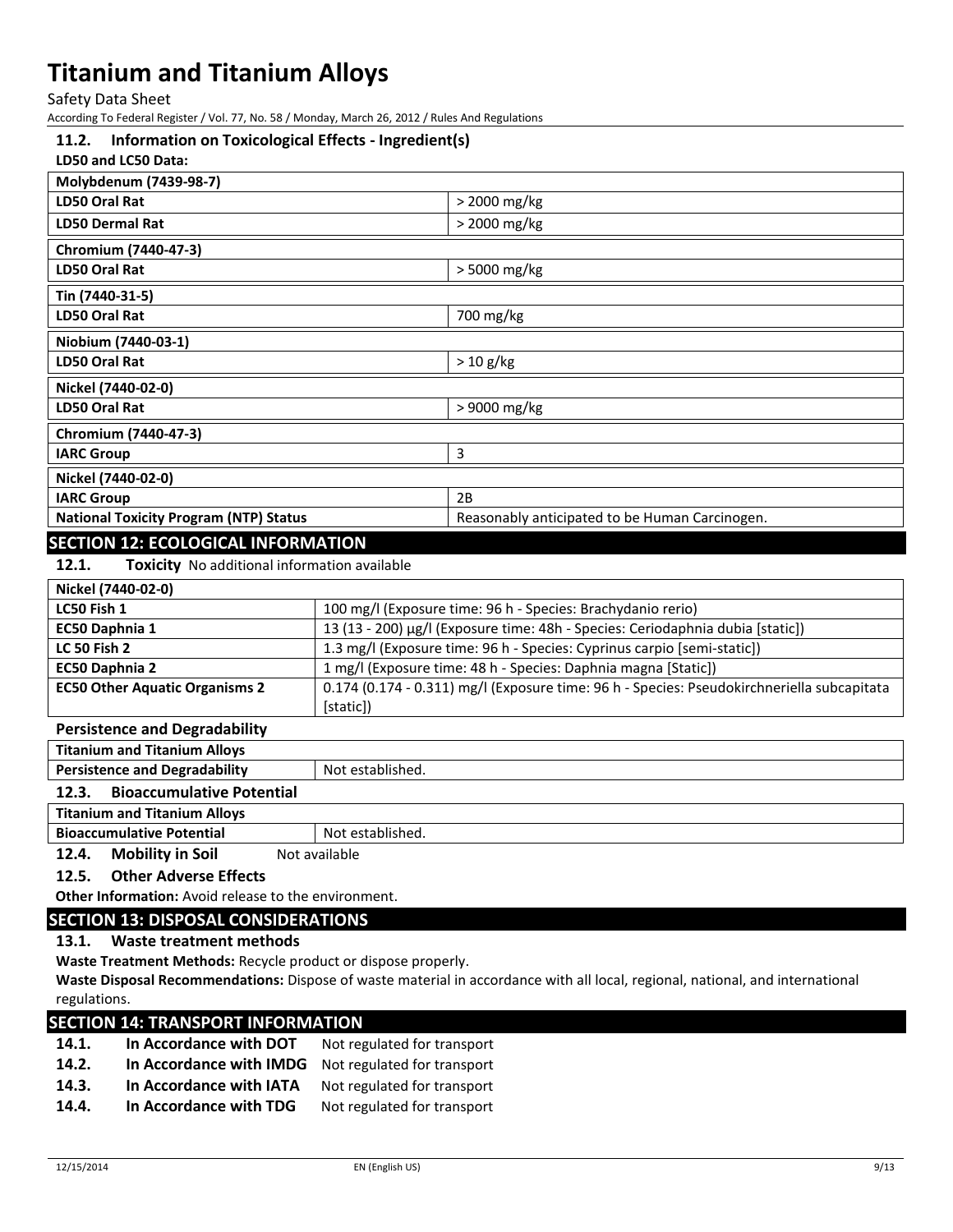Safety Data Sheet

According To Federal Register / Vol. 77, No. 58 / Monday, March 26, 2012 / Rules And Regulations

| <b>SECTION 15: REGULATORY INFORMATION</b>                                 |                                                                |  |  |
|---------------------------------------------------------------------------|----------------------------------------------------------------|--|--|
| <b>US Federal Regulations</b><br>15.1.                                    |                                                                |  |  |
| <b>Titanium and Titanium Alloys</b>                                       |                                                                |  |  |
| <b>SARA Section 311/312 Hazard Classes</b>                                | Delayed (chronic) health hazard                                |  |  |
| <b>Titanium (7440-32-6)</b>                                               |                                                                |  |  |
| Listed on the United States TSCA (Toxic Substances Control Act) inventory |                                                                |  |  |
| Vanadium (7440-62-2)                                                      |                                                                |  |  |
| Listed on the United States TSCA (Toxic Substances Control Act) inventory |                                                                |  |  |
| Listed on United States SARA Section 313                                  |                                                                |  |  |
| <b>SARA Section 313 - Emission Reporting</b>                              | 1.0 % (except when contained in an alloy)                      |  |  |
| Molybdenum (7439-98-7)                                                    |                                                                |  |  |
| Listed on the United States TSCA (Toxic Substances Control Act) inventory |                                                                |  |  |
| Chromium (7440-47-3)                                                      |                                                                |  |  |
| Listed on the United States TSCA (Toxic Substances Control Act) inventory |                                                                |  |  |
| Listed on United States SARA Section 313                                  |                                                                |  |  |
| <b>SARA Section 313 - Emission Reporting</b>                              | 1.0%                                                           |  |  |
| Aluminum (7429-90-5)                                                      |                                                                |  |  |
| Listed on the United States TSCA (Toxic Substances Control Act) inventory |                                                                |  |  |
| Listed on United States SARA Section 313                                  |                                                                |  |  |
| <b>SARA Section 313 - Emission Reporting</b>                              | 1.0 % (dust or fume only)                                      |  |  |
| Zirconium (7440-67-7)                                                     |                                                                |  |  |
| Listed on the United States TSCA (Toxic Substances Control Act) inventory |                                                                |  |  |
| Tin (7440-31-5)                                                           |                                                                |  |  |
| Listed on the United States TSCA (Toxic Substances Control Act) inventory |                                                                |  |  |
| Iron (7439-89-6)                                                          |                                                                |  |  |
| Listed on the United States TSCA (Toxic Substances Control Act) inventory |                                                                |  |  |
| Niobium (7440-03-1)                                                       |                                                                |  |  |
| Listed on the United States TSCA (Toxic Substances Control Act) inventory |                                                                |  |  |
| Tantalum (7440-25-7)                                                      |                                                                |  |  |
| Listed on the United States TSCA (Toxic Substances Control Act) inventory |                                                                |  |  |
| Nickel (7440-02-0)                                                        |                                                                |  |  |
| Listed on the United States TSCA (Toxic Substances Control Act) inventory |                                                                |  |  |
| Listed on United States SARA Section 313                                  |                                                                |  |  |
| RQ (Reportable Quantity, Section 304 of EPA's List of Lists):             | 100 lb (only applicable if particles are $<$ 100 $\mu$ m)      |  |  |
| <b>SARA Section 313 - Emission Reporting</b>                              | 0.1%                                                           |  |  |
| 15.2.<br><b>US State Regulations</b>                                      |                                                                |  |  |
| Nickel (7440-02-0)                                                        |                                                                |  |  |
| U.S. - California - Proposition 65 - Carcinogens List                     | WARNING: This product contains chemicals known to the State of |  |  |
|                                                                           | California to cause cancer.                                    |  |  |
| <b>Titanium (7440-32-6)</b>                                               |                                                                |  |  |
| U.S. - New Jersey - Right to Know Hazardous Substance List                |                                                                |  |  |
| Vanadium (7440-62-2)                                                      |                                                                |  |  |
| U.S. - Massachusetts - Right To Know List                                 |                                                                |  |  |
| U.S. - New Jersey - Right to Know Hazardous Substance List                |                                                                |  |  |
| U.S. - Pennsylvania - RTK (Right to Know) - Environmental Hazard List     |                                                                |  |  |
| U.S. - Pennsylvania - RTK (Right to Know) List                            |                                                                |  |  |
| Molybdenum (7439-98-7)                                                    |                                                                |  |  |

U.S. - Massachusetts - Right To Know List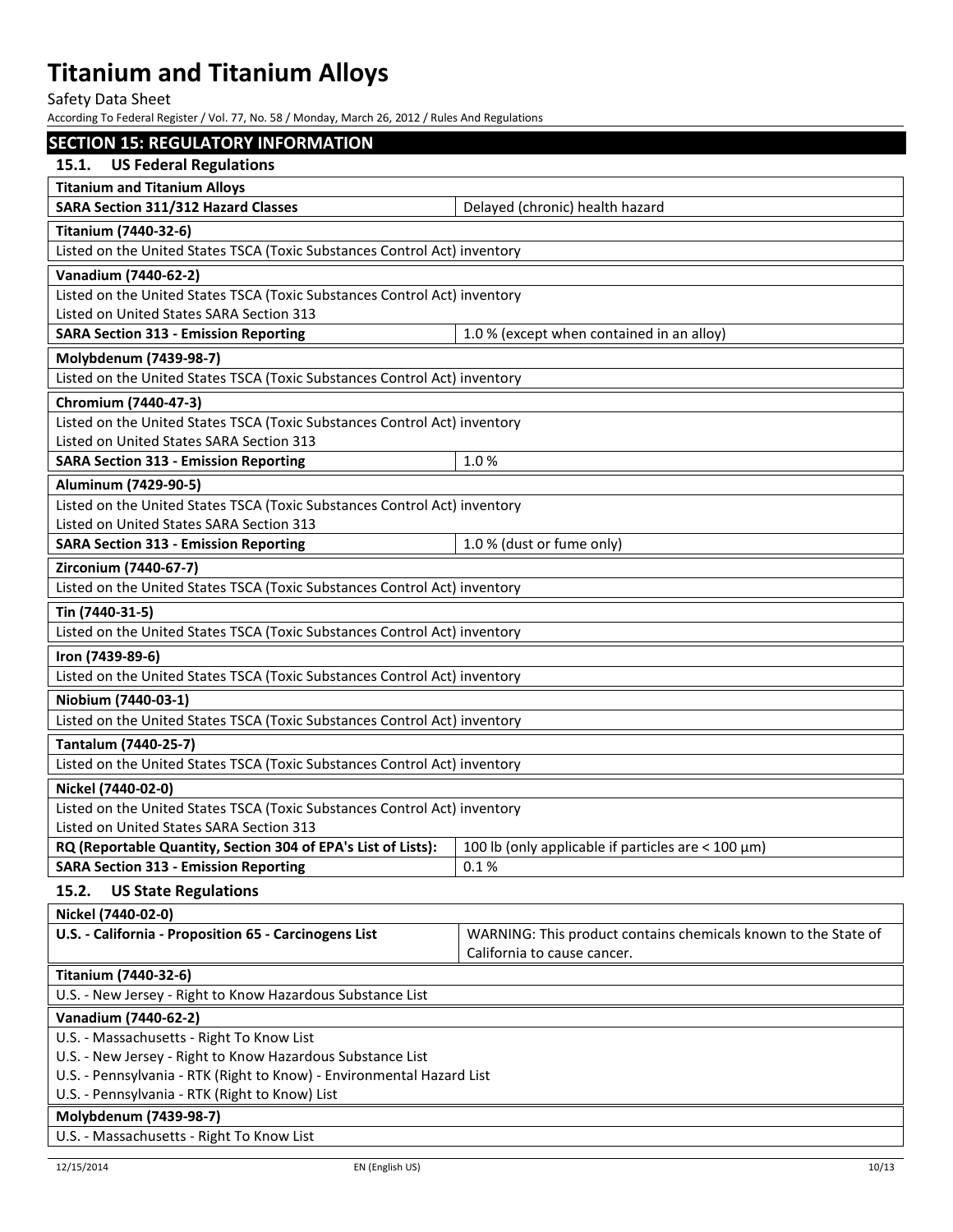Safety Data Sheet

According To Federal Register / Vol. 77, No. 58 / Monday, March 26, 2012 / Rules And Regulations

| According To Federal Register / Vol. 77, No. 50 / Monday, March 20, 2012 / Rules And Regulations |  |  |  |  |
|--------------------------------------------------------------------------------------------------|--|--|--|--|
| U.S. - New Jersey - Right to Know Hazardous Substance List                                       |  |  |  |  |
| U.S. - Pennsylvania - RTK (Right to Know) List                                                   |  |  |  |  |
| Chromium (7440-47-3)                                                                             |  |  |  |  |
| U.S. - Massachusetts - Right To Know List                                                        |  |  |  |  |
| U.S. - New Jersey - Right to Know Hazardous Substance List                                       |  |  |  |  |
| U.S. - Pennsylvania - RTK (Right to Know) - Environmental Hazard List                            |  |  |  |  |
| U.S. - Pennsylvania - RTK (Right to Know) - Special Hazardous Substances                         |  |  |  |  |
| U.S. - Pennsylvania - RTK (Right to Know) List                                                   |  |  |  |  |
| Aluminum (7429-90-5)                                                                             |  |  |  |  |
| U.S. - Massachusetts - Right To Know List                                                        |  |  |  |  |
| U.S. - New Jersey - Right to Know Hazardous Substance List                                       |  |  |  |  |
| U.S. - Pennsylvania - RTK (Right to Know) - Environmental Hazard List                            |  |  |  |  |
| U.S. - Pennsylvania - RTK (Right to Know) List                                                   |  |  |  |  |
| Zirconium (7440-67-7)                                                                            |  |  |  |  |
| U.S. - Massachusetts - Right To Know List                                                        |  |  |  |  |
| U.S. - New Jersey - Right to Know Hazardous Substance List                                       |  |  |  |  |
| U.S. - Pennsylvania - RTK (Right to Know) List                                                   |  |  |  |  |
| Tin (7440-31-5)                                                                                  |  |  |  |  |
| U.S. - Massachusetts - Right To Know List                                                        |  |  |  |  |
| U.S. - New Jersey - Right to Know Hazardous Substance List                                       |  |  |  |  |
| U.S. - Pennsylvania - RTK (Right to Know) List                                                   |  |  |  |  |
| Tantalum (7440-25-7)                                                                             |  |  |  |  |
| U.S. - Massachusetts - Right To Know List                                                        |  |  |  |  |
| U.S. - New Jersey - Right to Know Hazardous Substance List                                       |  |  |  |  |
| U.S. - Pennsylvania - RTK (Right to Know) List                                                   |  |  |  |  |
| Nickel (7440-02-0)                                                                               |  |  |  |  |
| U.S. - Massachusetts - Right To Know List                                                        |  |  |  |  |
| U.S. - New Jersey - Right to Know Hazardous Substance List                                       |  |  |  |  |
| U.S. - Pennsylvania - RTK (Right to Know) - Environmental Hazard List                            |  |  |  |  |
| U.S. - Pennsylvania - RTK (Right to Know) - Special Hazardous Substances                         |  |  |  |  |
| U.S. - Pennsylvania - RTK (Right to Know) List                                                   |  |  |  |  |
| 15.3.<br><b>Canadian Regulations</b>                                                             |  |  |  |  |
| <b>Titanium and Titanium Allovs</b>                                                              |  |  |  |  |

**Titanium (7440-32-6)**

Listed on the Canadian DSL (Domestic Substances List)

#### **Vanadium (7440-62-2)**

Listed on the Canadian DSL (Domestic Substances List) Listed on the Canadian IDL (Ingredient Disclosure List) IDL Concentration 1 %

## **Molybdenum (7439-98-7)**

Listed on the Canadian DSL (Domestic Substances List) Listed on the Canadian IDL (Ingredient Disclosure List)

IDL Concentration 1 %

| WHMIS Classification | Uncontrolled product according to WHMIS classification criteria |
|----------------------|-----------------------------------------------------------------|
|----------------------|-----------------------------------------------------------------|

WHMIS Classification | Uncontrolled product according to WHMIS classification criteria

### **Chromium (7440-47-3)**

IDL Concentration 0.1 %

Listed on the Canadian DSL (Domestic Substances List) Listed on the Canadian IDL (Ingredient Disclosure List)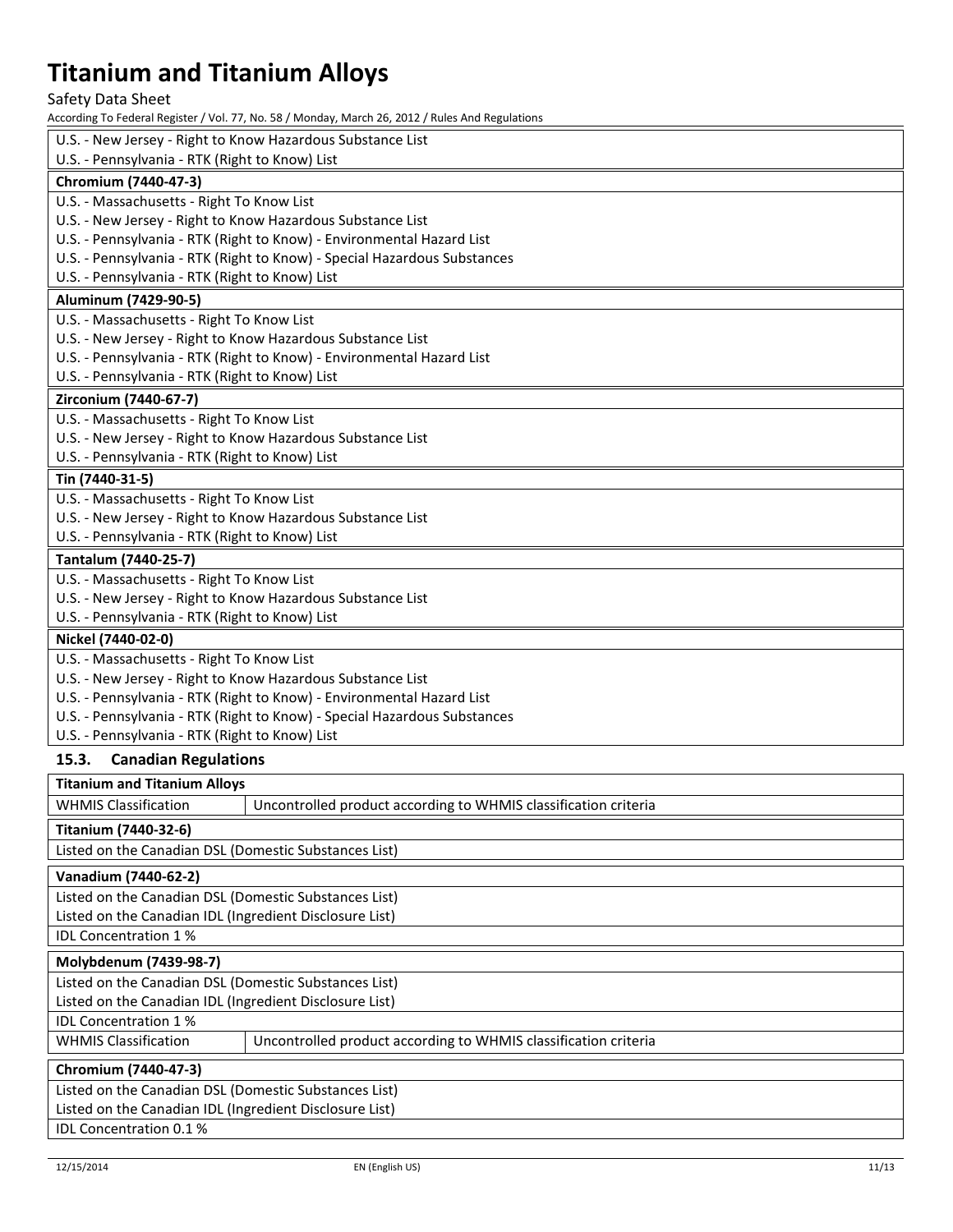Safety Data Sheet

According To Federal Register / Vol. 77, No. 58 / Monday, March 26, 2012 / Rules And Regulations

| <b>WHMIS Classification</b>                                                                                  | Uncontrolled product according to WHMIS classification criteria |  |  |  |  |
|--------------------------------------------------------------------------------------------------------------|-----------------------------------------------------------------|--|--|--|--|
| Aluminum (7429-90-5)                                                                                         |                                                                 |  |  |  |  |
| Listed on the Canadian DSL (Domestic Substances List)                                                        |                                                                 |  |  |  |  |
|                                                                                                              | Listed on the Canadian IDL (Ingredient Disclosure List)         |  |  |  |  |
| <b>IDL Concentration 1%</b>                                                                                  |                                                                 |  |  |  |  |
| <b>WHMIS Classification</b>                                                                                  | Class B Division 6 - Reactive Flammable Material                |  |  |  |  |
|                                                                                                              | Class B Division 4 - Flammable Solid                            |  |  |  |  |
| Zirconium (7440-67-7)                                                                                        |                                                                 |  |  |  |  |
| Listed on the Canadian DSL (Domestic Substances List)                                                        |                                                                 |  |  |  |  |
| Listed on the Canadian IDL (Ingredient Disclosure List)                                                      |                                                                 |  |  |  |  |
| IDL Concentration 1%                                                                                         |                                                                 |  |  |  |  |
| <b>WHMIS Classification</b>                                                                                  | Uncontrolled product according to WHMIS classification criteria |  |  |  |  |
| Tin (7440-31-5)                                                                                              |                                                                 |  |  |  |  |
| Listed on the Canadian DSL (Domestic Substances List)                                                        |                                                                 |  |  |  |  |
| Listed on the Canadian IDL (Ingredient Disclosure List)                                                      |                                                                 |  |  |  |  |
| <b>IDL Concentration 1%</b>                                                                                  |                                                                 |  |  |  |  |
| <b>WHMIS Classification</b>                                                                                  | Uncontrolled product according to WHMIS classification criteria |  |  |  |  |
| Iron (7439-89-6)                                                                                             |                                                                 |  |  |  |  |
| Listed on the Canadian DSL (Domestic Substances List)                                                        |                                                                 |  |  |  |  |
| <b>WHMIS Classification</b>                                                                                  | Class B Division 4 - Flammable Solid                            |  |  |  |  |
| Niobium (7440-03-1)                                                                                          |                                                                 |  |  |  |  |
| Listed on the Canadian DSL (Domestic Substances List)                                                        |                                                                 |  |  |  |  |
| <b>WHMIS Classification</b>                                                                                  | Class B Division 4 - Flammable Solid                            |  |  |  |  |
| Tantalum (7440-25-7)                                                                                         |                                                                 |  |  |  |  |
| Listed on the Canadian DSL (Domestic Substances List)                                                        |                                                                 |  |  |  |  |
| Listed on the Canadian IDL (Ingredient Disclosure List)                                                      |                                                                 |  |  |  |  |
| IDL Concentration 1%                                                                                         |                                                                 |  |  |  |  |
| <b>WHMIS Classification</b>                                                                                  | Uncontrolled product according to WHMIS classification criteria |  |  |  |  |
| Nickel (7440-02-0)                                                                                           |                                                                 |  |  |  |  |
| Listed on the Canadian DSL (Domestic Substances List)                                                        |                                                                 |  |  |  |  |
| Listed on the Canadian IDL (Ingredient Disclosure List)                                                      |                                                                 |  |  |  |  |
| IDL Concentration 0.1 %                                                                                      |                                                                 |  |  |  |  |
| <b>WHMIS Classification</b><br>Class D Division 2 Subdivision B - Toxic material causing other toxic effects |                                                                 |  |  |  |  |

This product has been classified in accordance with the hazard criteria of the Controlled Products Regulations (CPR) and the SDS contains all of the information required by CPR.

## **SECTION 16: OTHER INFORMATION, INCLUDING DATE OF PREPARATION OR LAST REVISION**

- **Revision Date** : 12/15/2014
- Other Information : This document has been prepared in accordance with the SDS requirements of the OSHA Hazard Communication Standard 29 CFR 1910.1200.

#### **GHS Full Text Phrases**:

| Aquatic Acute 1          | Hazardous to the aquatic environment - Acute Hazard Category 1   |
|--------------------------|------------------------------------------------------------------|
| <b>Aquatic Chronic 3</b> | Hazardous to the aquatic environment - Chronic Hazard Category 3 |
| Carc. 2                  | Carcinogenicity Category 2                                       |
| Comb. Dust               | Combustible Dust                                                 |
| Flam. Sol. 1             | Flammable solids Category 1                                      |
| Skin Sens. 1             | Skin sensitization Category 1                                    |
| STOT RE 1                | Specific target organ toxicity (repeated exposure) Category 1    |